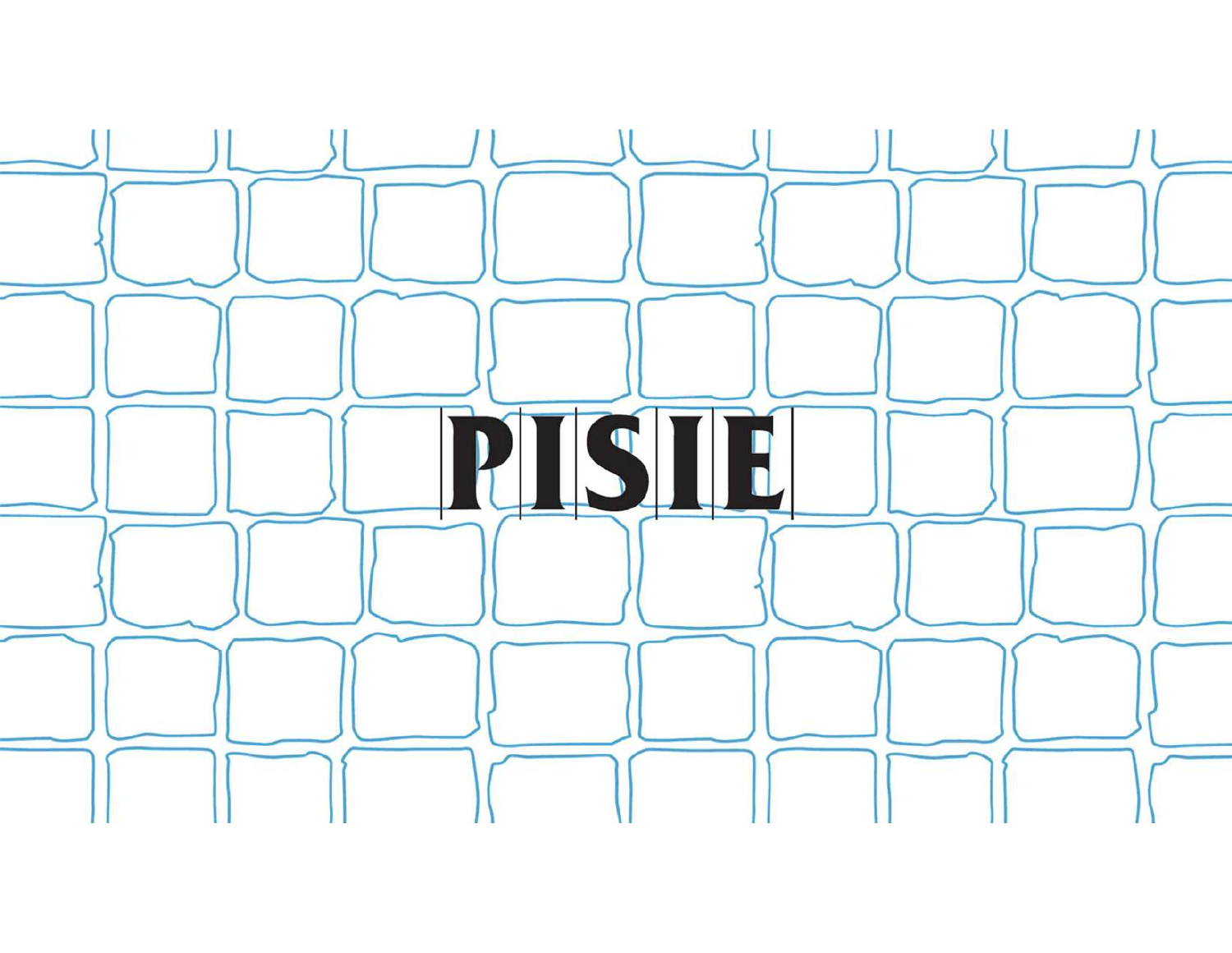The International Polytechnic for Industrial and Economic Development (PISIE) is a NGO

who studies and researches about emerging industrial sectors in developing countries



Since 1977, PISIE established a strong relationship of collaboration with a various number of international bodies, specializing in the field of mechanics.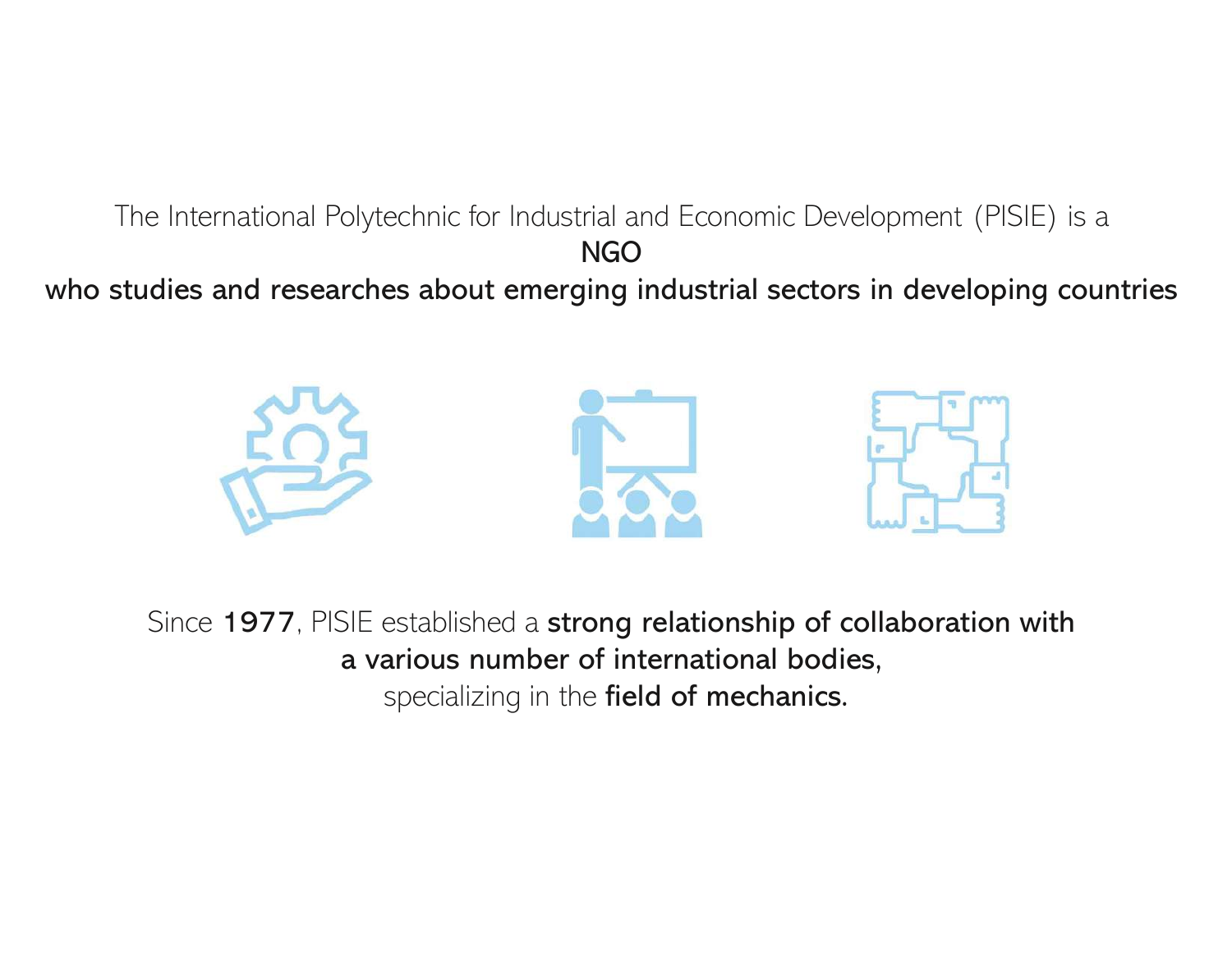# A permanent staff of consultants works for PISIE.<br>Each expert focuses on a specific sector:<br>cs, textile, footwear, tannery and leathergoods, and plastic Experiment staff of consultants works for PISIE.<br>Each expert focuses on a specific sector:<br>extile, footwear, tannery and leathergoods, and plastics A permanent staff of consultants works for PISIE.<br>
Each expert focuses on a specific sector:<br>
mechanics, textile, footwear, tannery and leathergoods, and plastics<br>  $\begin{matrix}\n\sqrt{2} & \sqrt{2} \\
\sqrt{2} & \sqrt{2}\n\end{matrix}$









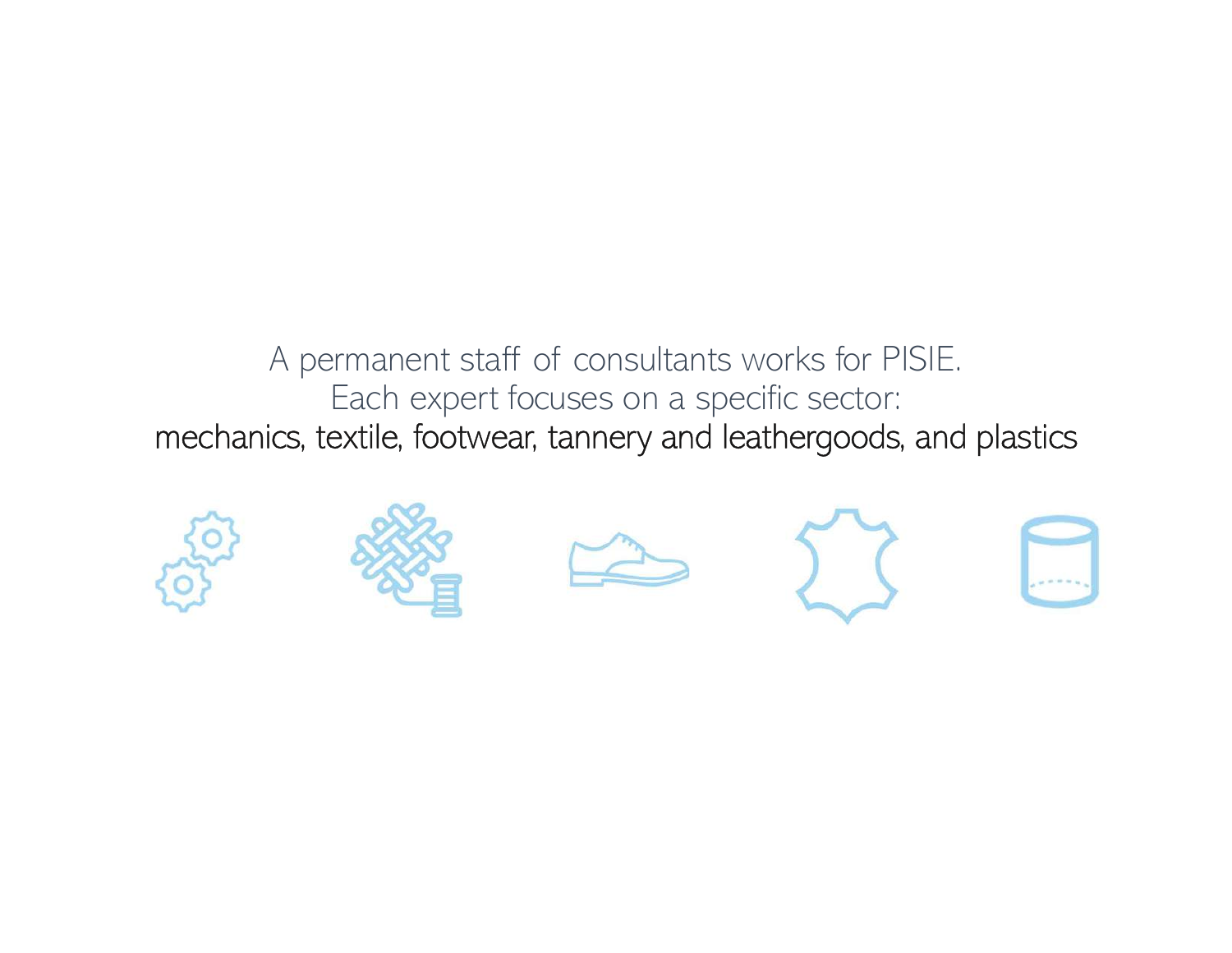PISIE cooperates closely with several associations, institutions and experts<br>of different sectors in the field of mechanics.<br>Its partners are two industry associations<br>of national and international relevance: es closely with several associations, institutions and expert of different sectors in the field of mechanics.<br>Its partners are two industry associations<br>of national and international relevance: Its closely with several associations, institutions and experts<br>Its partners are two industry associations<br>Its partners are two industry associations<br>of national and international relevance: of national and international relevance:



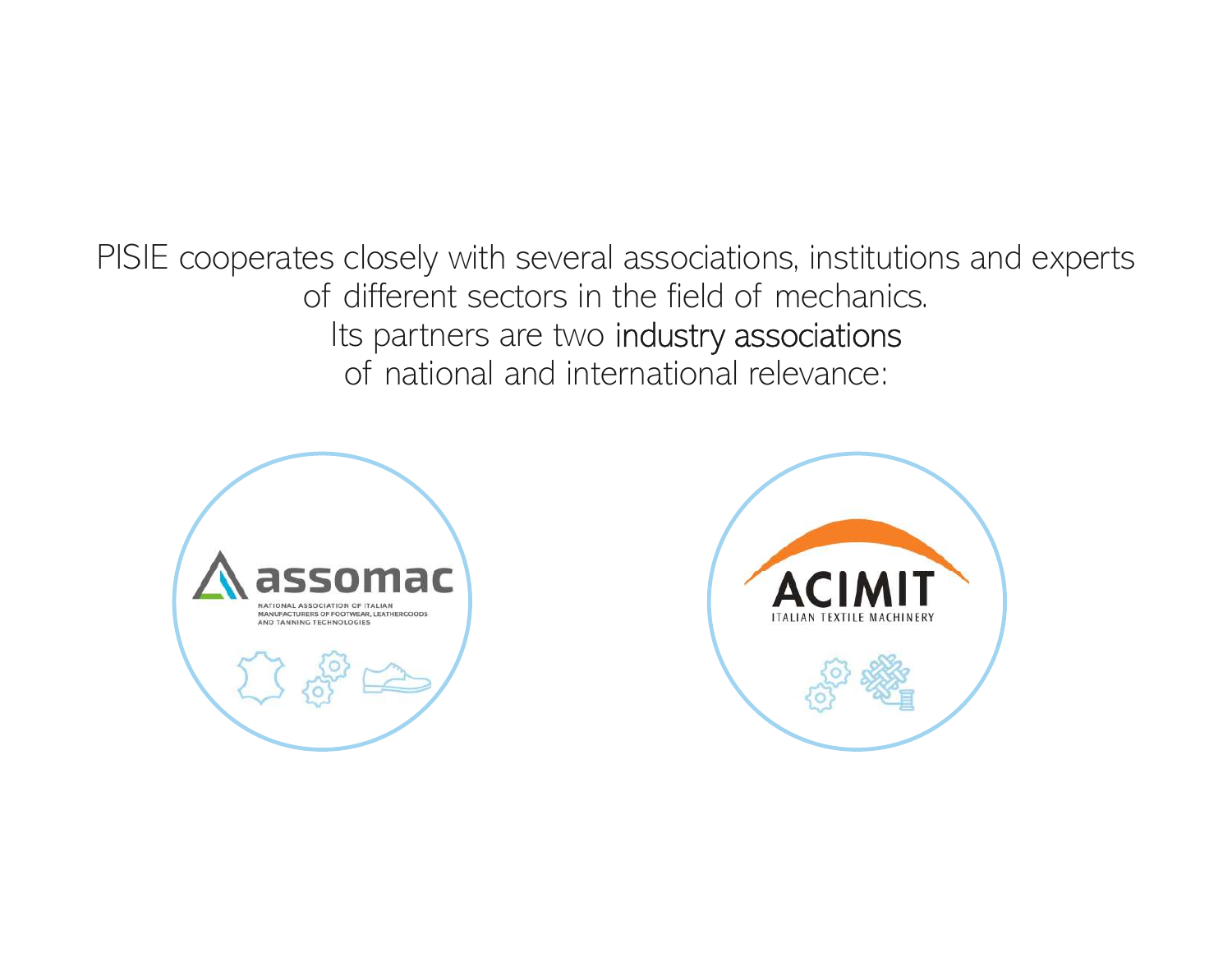## PISIE OFFERS:



TECHNICAL SUPPORT for TECHNOLOGICAL TRANSFER



for PROFESSIONAL **FIGURES** 



CONSULTANCY and INTERNATIONAL **COOPERATION**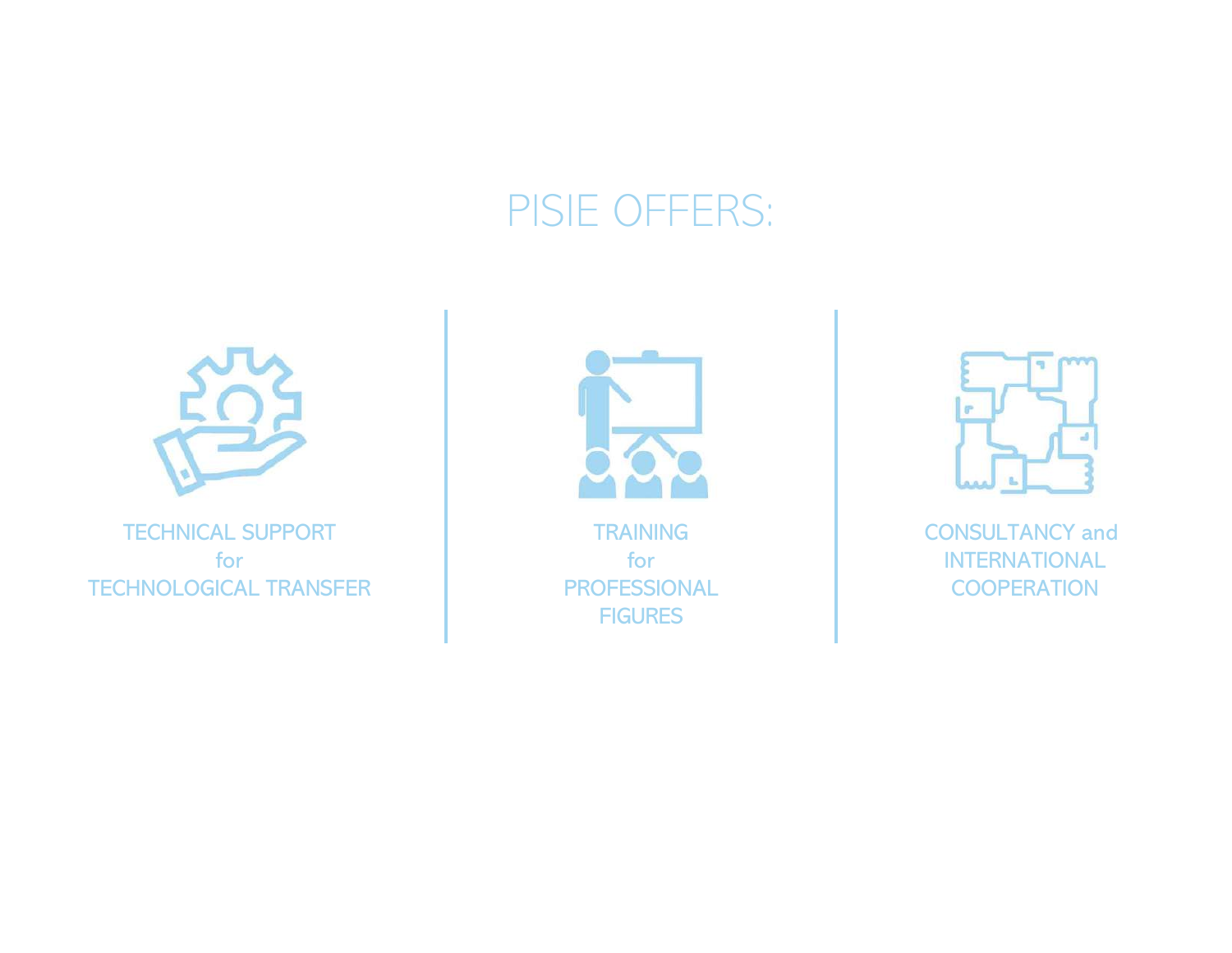

## TECHNICAL SUPPORT for TECHNOLOGICAL TRANSFER GICAL SERVICE CENTRES (CT

TTCLINCAL SUPPORT 6x TTCLINO) OGICAL TRANSFTR<br>TECHNOLOGICAL SERVICE CENTRES (CTS)<br>A location decleated to business and confrontation, **a bridge between Italy and foreign Countries,** training centres for enterpreneurs and<br>t TECHNOLOGICAL SERVICE CENTRES (CTS)<br>LABORATORIES supplied with SUSTAINABLE and INNOVATIVE ITALIAN TECHNOLOGY<br>A location dedicated to business and confrontation, a **bridge between Italy and foreign Countries**, training cent TECHNICIL SUPPORT IN TECHNOLOGICAL TRANSFER<br>TECHNICILOGICAL SERVICE CENTRES (CTS)<br>A location decirated to business and confrontation, a b**ridge between italy and foreign Counties**. training centres for enterpreneurs and<br>ac TECHNOLOGICAL TRANSER<br>|TECHNOLOGICAL SERVICE CENTRES (CTS)<br>|ABORATORIES supplied with SUSTAINABLE and INNOVATIVE ITALIAN TECHNOLOGY<br>|Algotion idealized to business and communicating about sustanability and for communicatin innovation. TECHNOL SUPPORT IS TECHNOLOGICAL TRANSFER<br>HABORATORIES supplied with SUSTAINABLE and INNOVATIVE ITALIAN TECHNOLOGY<br>A location dedicated to business and conformation, a b**ridge between Italy and foreign Countries**, training IFORMICAL SURPORT BY IFORMOTOGICAL IMANSHIPLE AND INC. THE CENTRES (CTS)<br>CHARGE AROUNT PRESS Supplied with SUSTAINABLE and INNOVATIVE ITALIAN TECHNOLOGY<br>A location desticated to business and confortation, **a bidge between** TECHINGAL SUPPORT for TECHINOLOGICAL TRANSFER<br>
TECHINOLOGICAL SERVICE CENTRES (C<br>
LABORATORIES supplied with SUSTAINABLE and INNOVATIVE ITALIAN TE<br>
A location dedicated to business and confrontation, **a bridge between ital** TECHNOLOGICAL MISSIE AND LOGICAL SERVICE CENTRES (CTS)<br>LABORATORIES supplied with SUSTAINABLE and INNOVATIVE ITALIAN TECHNOLOGY<br>A focalion dicticated to business and controlation, **a bridge between Italy and foreign Countr** TECTS' Staff of the SERVICE of LOCAL INDUSTRY<br>
Moation dedicated to business and confortation, **a bidge between Italy and foreign Countries**, training centres for enterpreneurs and<br>
networkians on site to business and conf LABORATORIES supplied with SUSTAINABLE and INNOVATIVE ITALIAN TECHNOLOGY<br>A location dedicated to business and confrontation, a **bridge between Italy and foreign Countries**, training centres for enterpreneute<br>hiternational A location dedicated to business and confrontation, a **bridge between Italy and foreign Countries**, training centres for emergeneurs and tochnological service where to implement in the use of machinery and social coopysion An example, the become and constant and constant where the technology transfer and inclusion of the technological service centres, gaining the possibilty of communicating globally about sustanability and increased and netw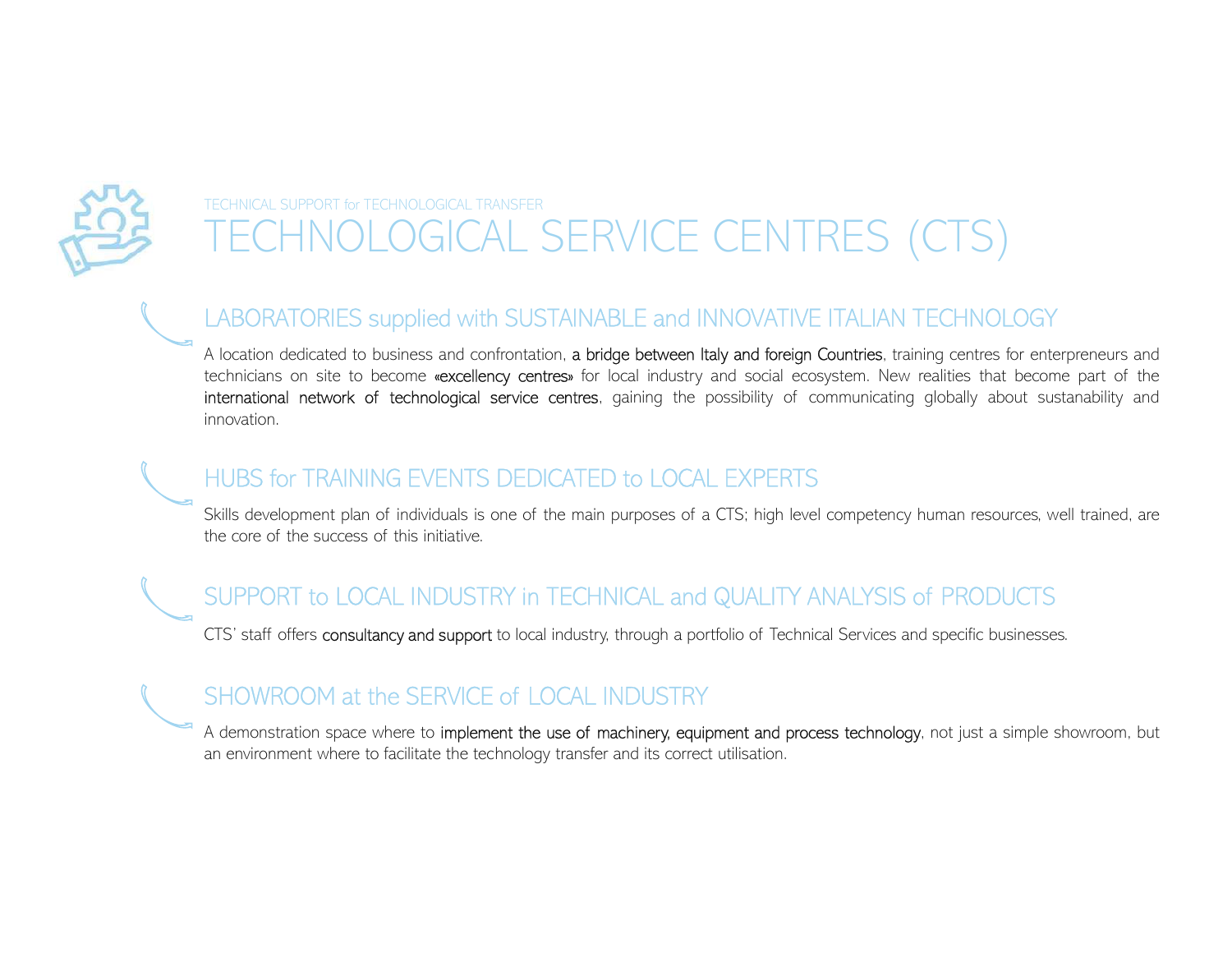

## FORMENIO TENGLOGICI DI SERVIZI (CTS)<br>Focusing on the partner Country's needs,<br>**ped specific projects coordinated by a mixed task**<br>force: ENTRI TECNOLOGICI DI SERVIZI (CTS)<br>Focusing on the partner Country's needs,<br>PISIE developed specific projects coordinated by a mixed task<br>PISIE, its technological partners, and the local counterpart formed by<br>Industry Asso force: PISIE, its technological partners, and the local counterpart formed by a mixed task<br>PISIE, its technological partners, and the local counterpart formed by<br>Industry Associations and public and private institutions. INDUSTRIAL INCORRENT INCORRENT INCORRENT INCORRENT INCORRENT (CTS)<br>
Focusing on the partner Country's needs,<br> **developed specific projects coordinated by a mixed task**<br>
force:<br>
its technological partners, and the local cou

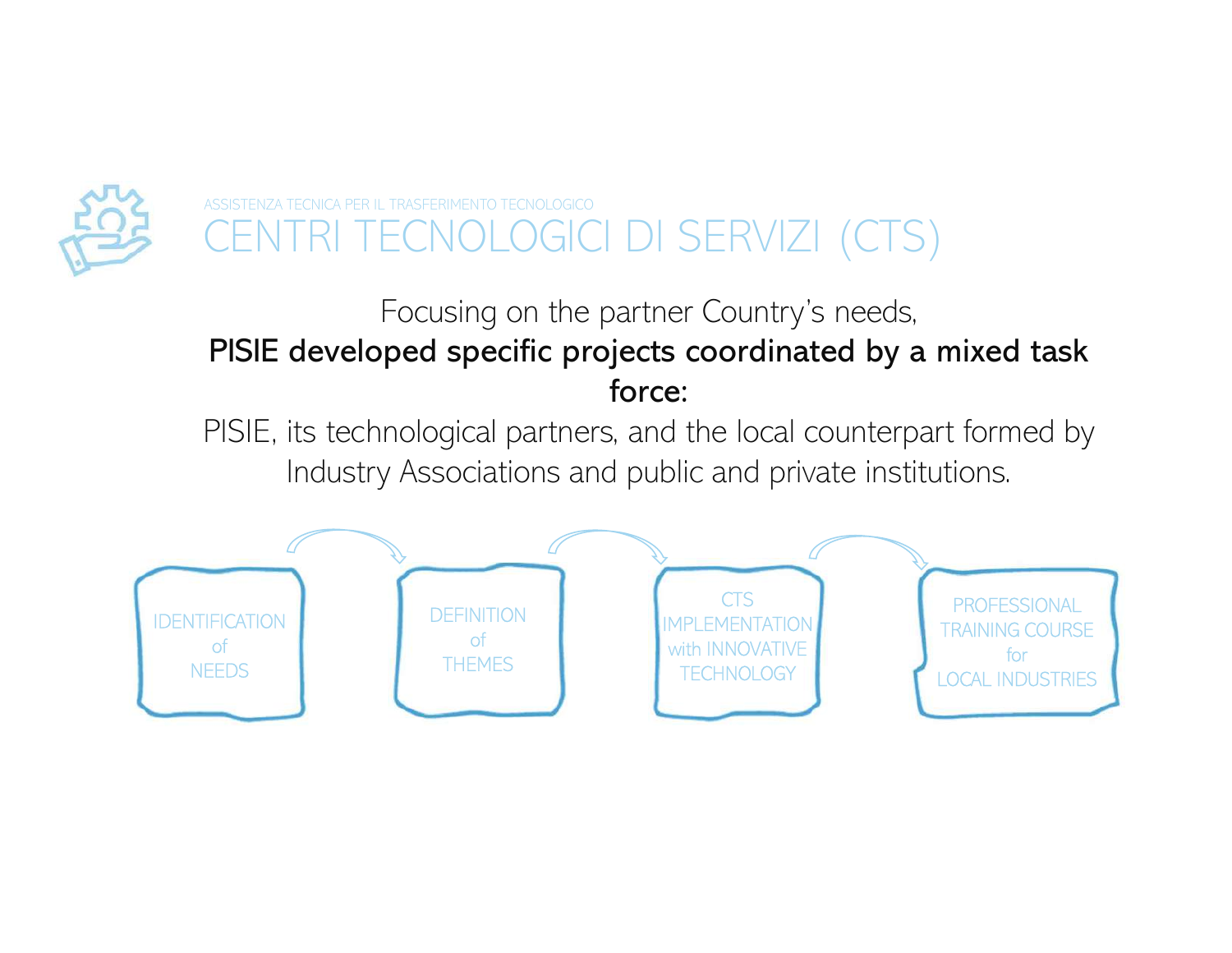

## ASSISTENZA TECNICA PER IL TRASFERIMENTO TECNOLOGICO L'APPROCCIO DI PISIE (CTS)

- SSISTENZA TECNICA PER IL TRASFERIMENTO TECNOLOGICO<br>
1. ANALYSIS socio-economic analysis of technological, environmental and industrial<br>
process needs in cooperation with local Associations and institutions;<br>
2. FORMULATION
- THZA TECHICA PER II TRASEFRIMENTO TECNOLOGICO<br>APPROCCIO DI PISIE (CTS)<br>ANALYSIS socio-economic analysis of technological, environmental and industrial<br>process needs in cooperation with local Associations and institutions;<br> ESISTERZA TECNICA PER ILL TRASPERMENTO TECNOLOGICO<br>
<sup>2</sup> APPROCCIO DI PISIE (CTS)<br>
2. FORMULATION of a specific action plan that scouts adeguate financial resources and<br>
2. FORMULATION of a specific action plan that scouts ENZATECNICA PER LITRASFERIMENTO TECNOLOGICO<br>ANALYSIS socio-economic analysis of technological, environmental and industri<br>process needs in cooperation with local Associations and institutions;<br>FORMULATION of a specific act
- 3. ISBNA TENICA PER IL TRASPERIMENTO TEONOLOGICO<br>
1. ANALYSIS socio-economic analysis of technological, environmental and industrial<br>
process needs in cooperation with local Associations and institutions:<br>
2. FORMULATION o FIVA IECNICA PHRIT TRASEFERIND IFORDIOGICO<br>ANALYSIS socio-economic analysis of technological, environmental and industrial<br>process needs in cooperation with local Associations and institutions;<br>FORMULATION of a specific ac BRANCISTS Socio-economic analysis of technological, environmental and industrial<br>process needs in cooperation with local Associations and institutions;<br>FORMULATION of a specific action plan that scouts adeguate financial r 4. ANALYSIS socio-economic analysis of technological, environmental and industrial<br>process needs in cooperation with local Associations and institutions;<br>2. FORMULATION of a specific action plan that scouts adeguate financ FORMULATION of a specific action plan that scouts adeguate financial resources and<br>analysis of pertinent technology to implement:<br>3. IDENTIFICATION of competences that need to be improved or provided, and creation of<br>a pro
- 
- 

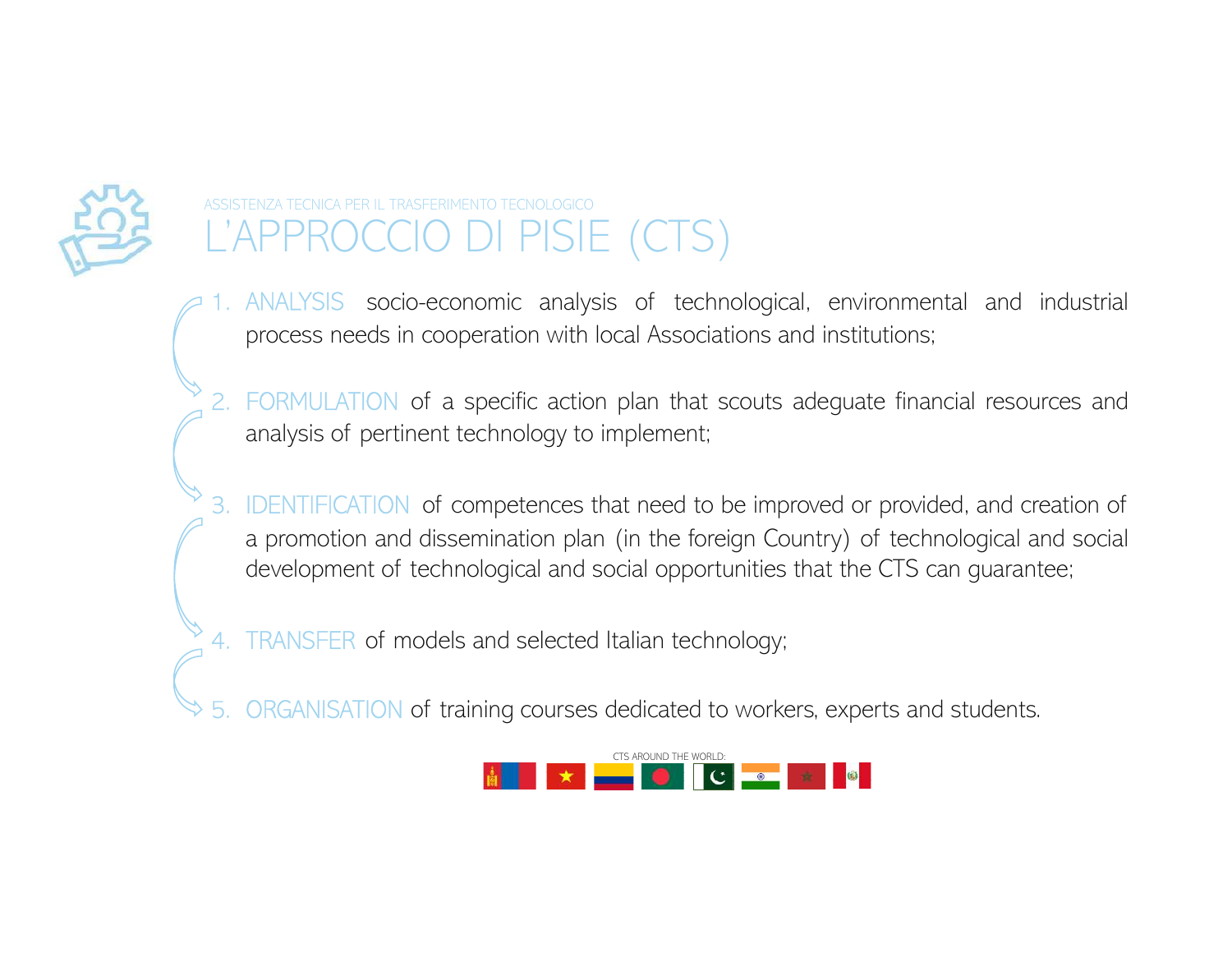

## ITALY-PAKISTAN TALY-PAYSTAN<br>TEXTILE TECHNOLOGY SERVICE CENTRE<br>2021 – LAHORE (PAYSTAN)<br>OBJECTIVE: Carrying out a technological transfer from Italy to Pakistan, of machinery and TALY-PAKISTAN<br>2021 – LAHORE (PAKISTAN)<br>2021 – LAHORE (PAKISTAN)<br>**OBJECTIVE:** Carrying out a technological transfer from Italy to Pakistan, of machinery and<br>relative know-how, with the vision of promoting marketing focused OBJECTIVE: CENTRE<br>TEXTILE: TECHNOLOGY: SERVICE CENTRE<br>2021 – LAHORE (PARISTAN)<br>PARTS: National Association of titalian manufacturing focused activities of titalian<br>PARTS: National Association of Italian Manufacturers of To relative know-how the vision of promoting marketing focused activities of Italian manufacturity and celebrative know-how, with the vision of promoting marketing focused activities of Italian manufacturity and celebrative k TALY-PAKISTAN<br>MALY-PAKISTAN<br>2021 — LAHORE (PAKISTAN)<br>2021 — LAHORE (PAKISTAN)<br>2021 — LAHORE (PAKISTAN)<br>TELECTIVE: Carrying out a technological transfer from Italy to Pakistan, of machinery<br>are relative know-how, with the v PARTS: PARTS: NATIONAL TECHNOLOGY SERVICE CENTRE<br>PARTS: NATIONAL (WASS) (AN)<br>COBECTIVE: Canying out a lectrological tarisfer from lain to Partsian, of machinery and<br>painties, heather goods, and painting companies.<br>PARTS: N TEXTILE TECHNOLOGY SERVICE CENTRE<br>TEXTILE TECHNOLOGY SERVICE CENTRE<br>POP - LAHOR ((INVSTAN)<br>DOBECTIVE: Carrying out a tochnological transfor from Italy to Pakistan, of machiney and<br>paking horowhologies ASSOMAC and Pakistan' TEXTILE TECHNOLOGY SERVICE CENTRE<br>2021 - LAHORE (PAKISTAN)<br>2021 - LAHORE (PAKISTAN)<br>Indiana technologies are alternation of promoting marketing focused activities of Italian<br>PARTIS: National Association of Italian Manufact FEXTILE TECHNOLOGY SERVICE CENTRE<br>
FEXTILE TECHNOLOGY SERVICE CENTRE<br>
2021 – LAHORE (PAKISTAN)<br>
OBJECTIVE: Carrying out a technological transfer from Italy to Pakistan, of machinery and<br>
relative know-how, with the vision

CONCRETE CAPT THE TRANSPORT INTERNATION THE TRANSPORT CONTRIBUTION CONTROLL CONTROLL CONTROLL CONTROLL CONTROLL CONTROLL CONTROLL CONTROLL CONTROLL CONTROLL CONTROLL CONTROLL CONTROLL CONTROLL CONTROLL CONTROLL CONTROLL CO

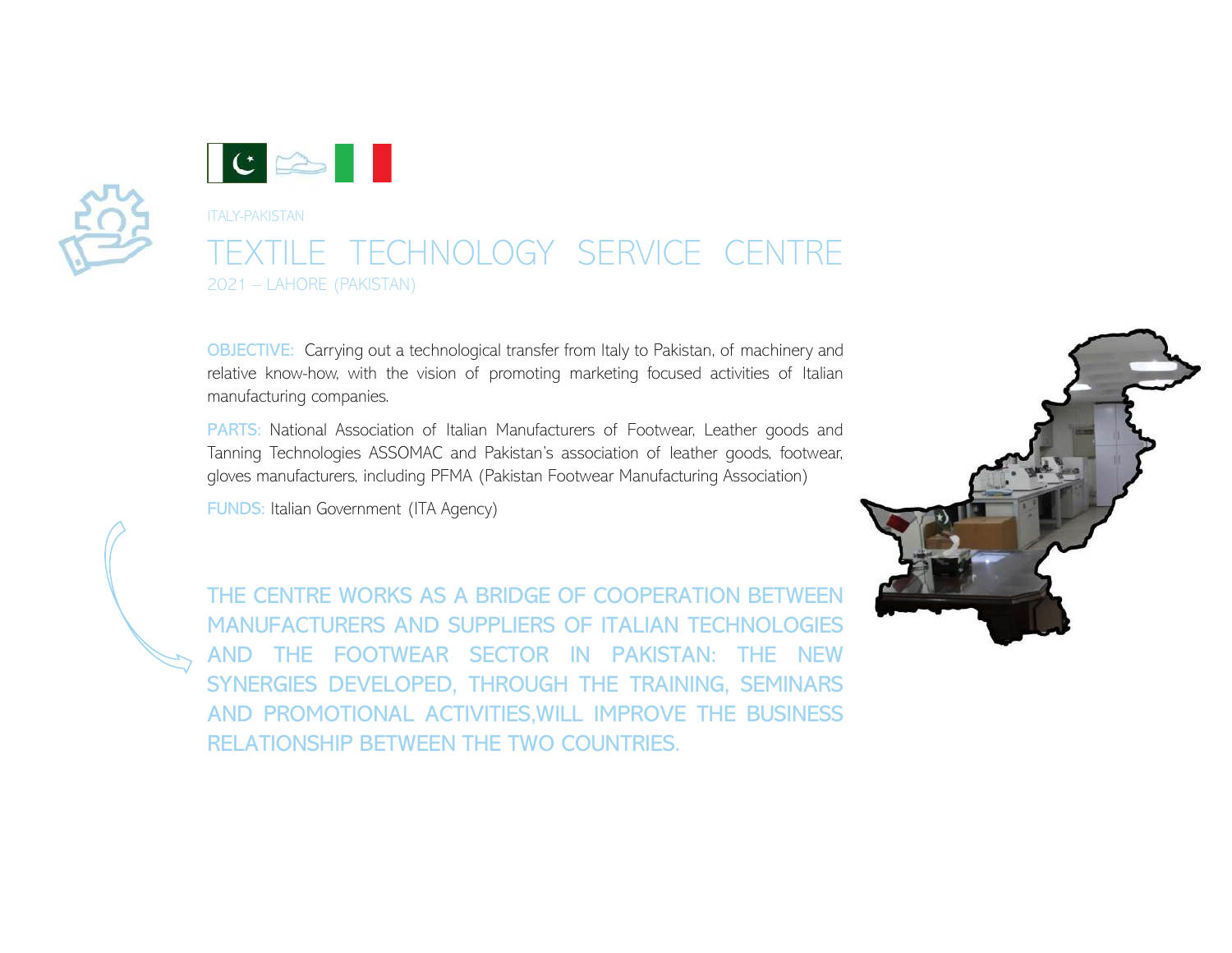

### TRAINING FOR LOCAL PROFESSIONAL FIGURES TRAINING COURSES

ENAINING FOR LOCAL PROFESSIONAL FIGURES<br>P.I.S.I.E., fortified by the contribution and the international experiences coming from European,<br>African, American and Asiatic countries, is responsible for<br>the accompanying and edu ONAL FIGURES<br>COURSES<br>The contribution and the international experiences coming from European,<br>African, American and Asiatic countries, is responsible for<br>the accompanying and education to development of<br>industrial sector i AL FIGURES<br>
OURSES<br>
The contribution and the international experiences coming from European,<br>
tican, American and Asiatic countries, is responsible for<br>
the accompanying and education to development of<br>
industrial sector i <sup>URCS</sup><br>URSES<br>ontribution and the international experiences coming from European,<br>i, American and Asiatic countries, is responsible for<br>accompanying and education to development of<br>industrial sector in the developing countr

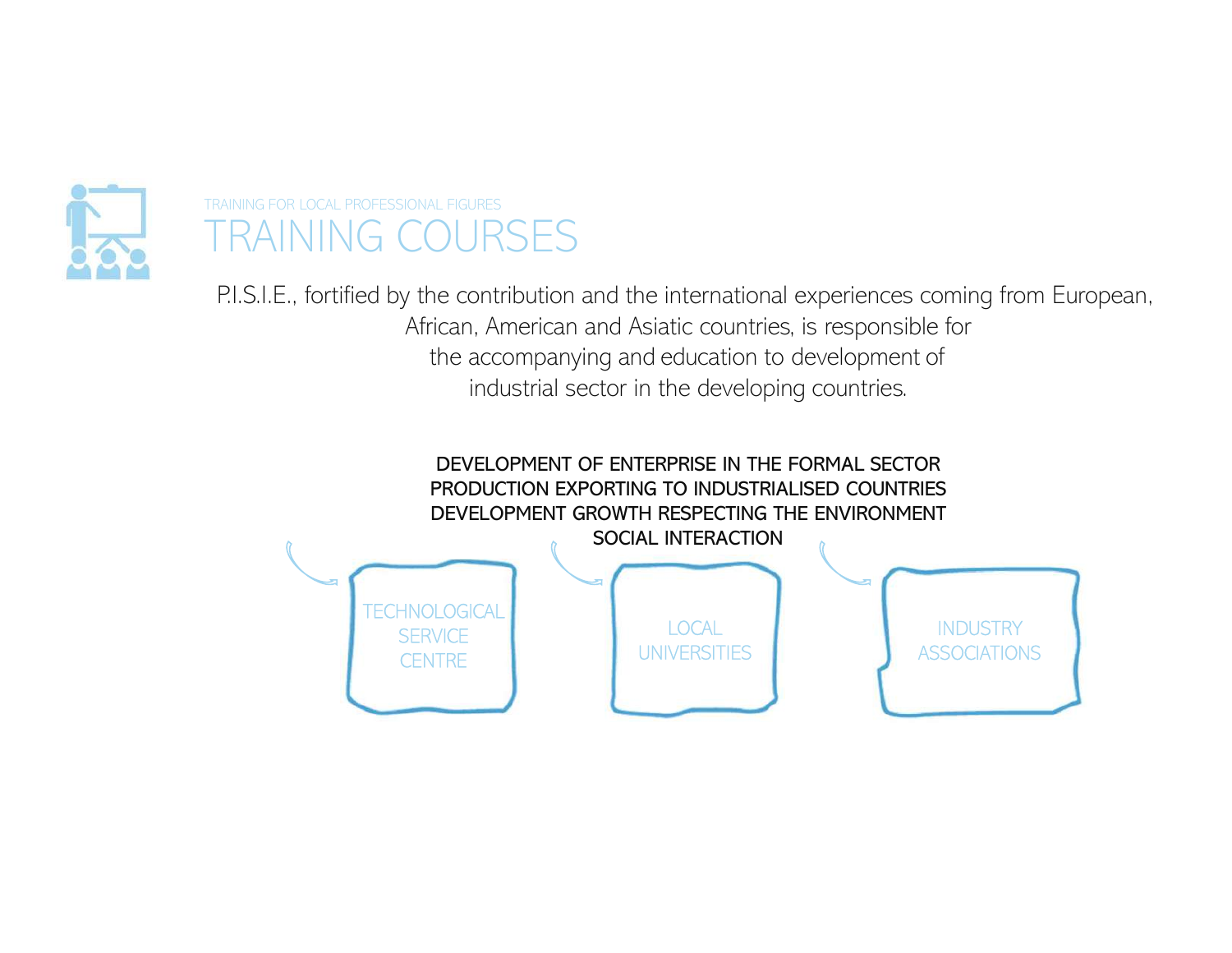



2021 – LAHORE (PAKISTAN)<br>
While inaugurating the new technology service centre, PISIE started the<br>
educational activities of training **on the machinery installed at the Italy-**<br> **Pakistan Footwear Technology Centre.**<br>
This

FOOTWEAR DESIGN COURSE  $_{\mathfrak{d}}$  and the set of  $\mathfrak{g}$ CAD DESIGN COURSE MATERIAL CUTTING COURSE AND LEADER THE RESERVE ENTITLEMENT OF THE RESERVE ENTITLE LAB TESTS & SOFTWARES COURS

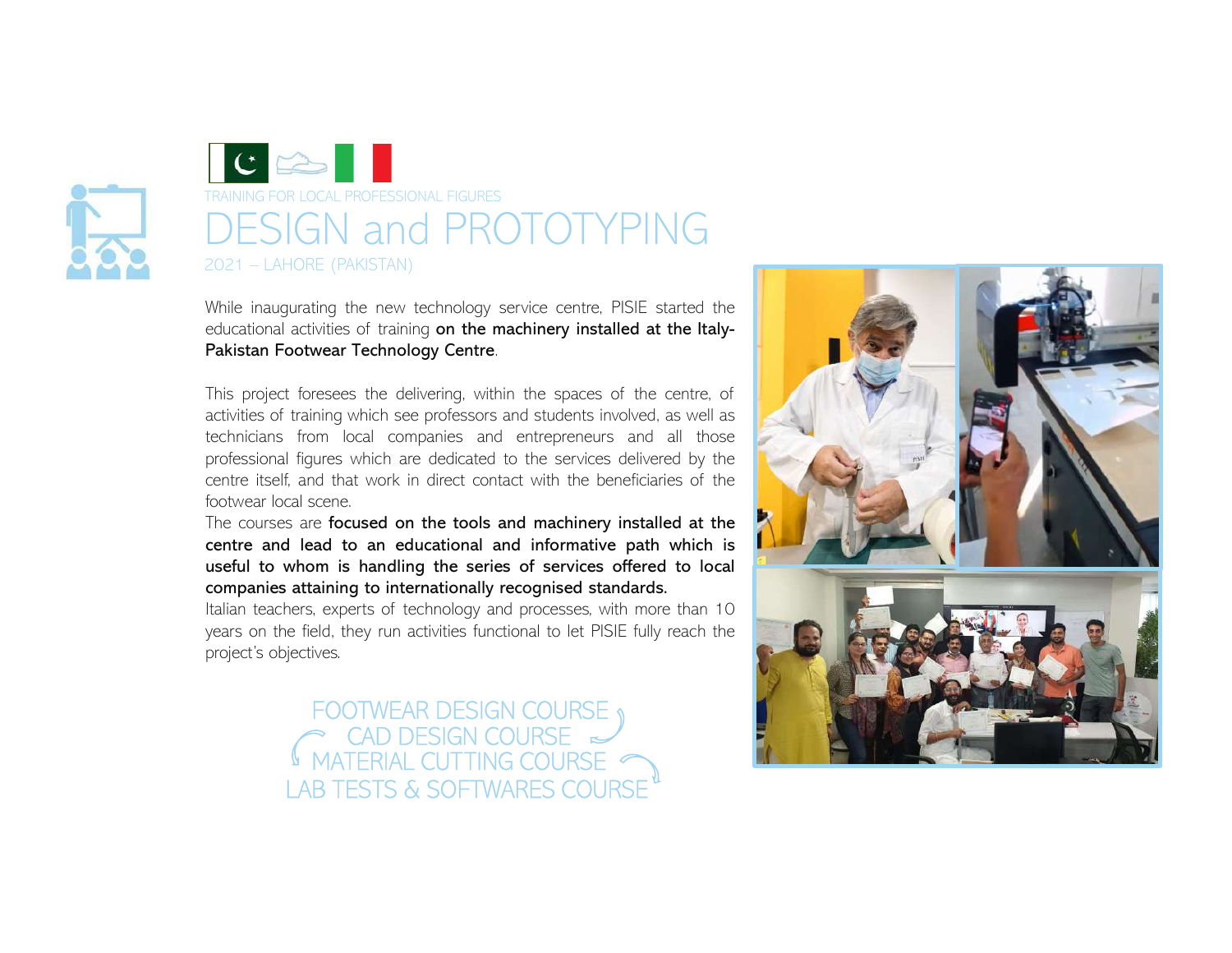

## INTERNATIONAL COOPERATION **CONSULTANCY**

PISIE contributes to international cooperation projects through the service of training of trainers present in environments such as industrial clusters and universities in the field of management of industrial production waste.

The scope is the improvement of working conditions, social and ecological state of industrial clusters present in development countries through a technological upgrade.

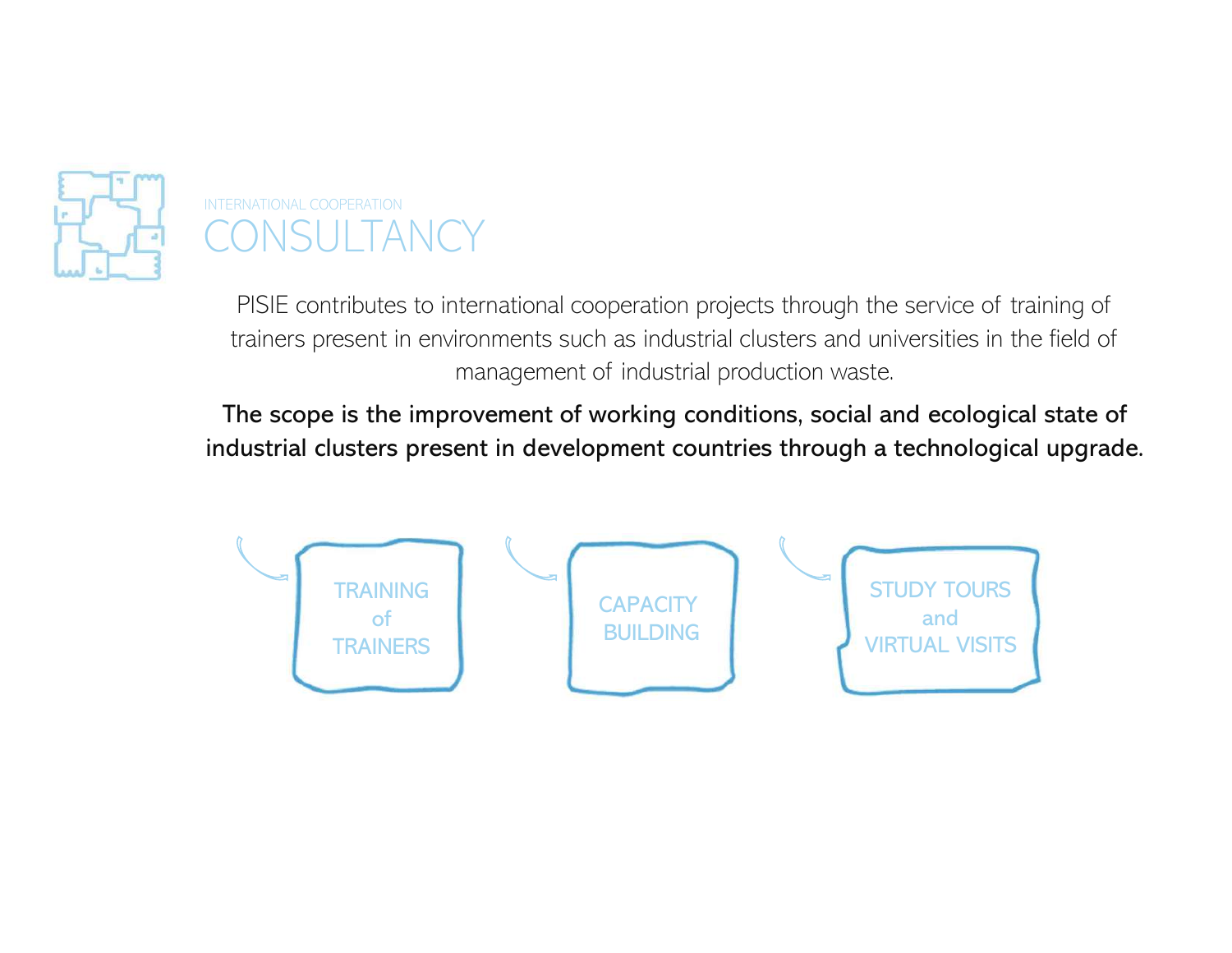

Stahl, Dugros

for a SUSTAINABLE PRODUCTION and **CONSUMPTION** in ASIA

WASTE to REDUCE ENVIRONMENTAL and SOCIAL IMPACT PROMOTING INITIATIVES DECREASE THE LEVEL

RECYCLING or RE-USING WATER to PRODUCE INTERMEDIATE PRODUCTS MERINE DIRECTAIN ON THE VERTICAL CONTRACT CONTRACT CONTRACT CONTRACT CONTRACT CONTRACT CONTRACT CONTRACT CONTRACT CONTRACT CONTRACT CONTRACT CONTRACT CONTRACT CONTRACT CONTRACT CONTRACT CONTRACT CONTRACT CONTRACT CONTRACT NEW INNOVATIVE and **SUSTAINABLE** TECHNOLOGIES of WASTE MANAGEMENT of LIQUID and SOLID<br>WASTE to PEDUCE with the ADOPTION of